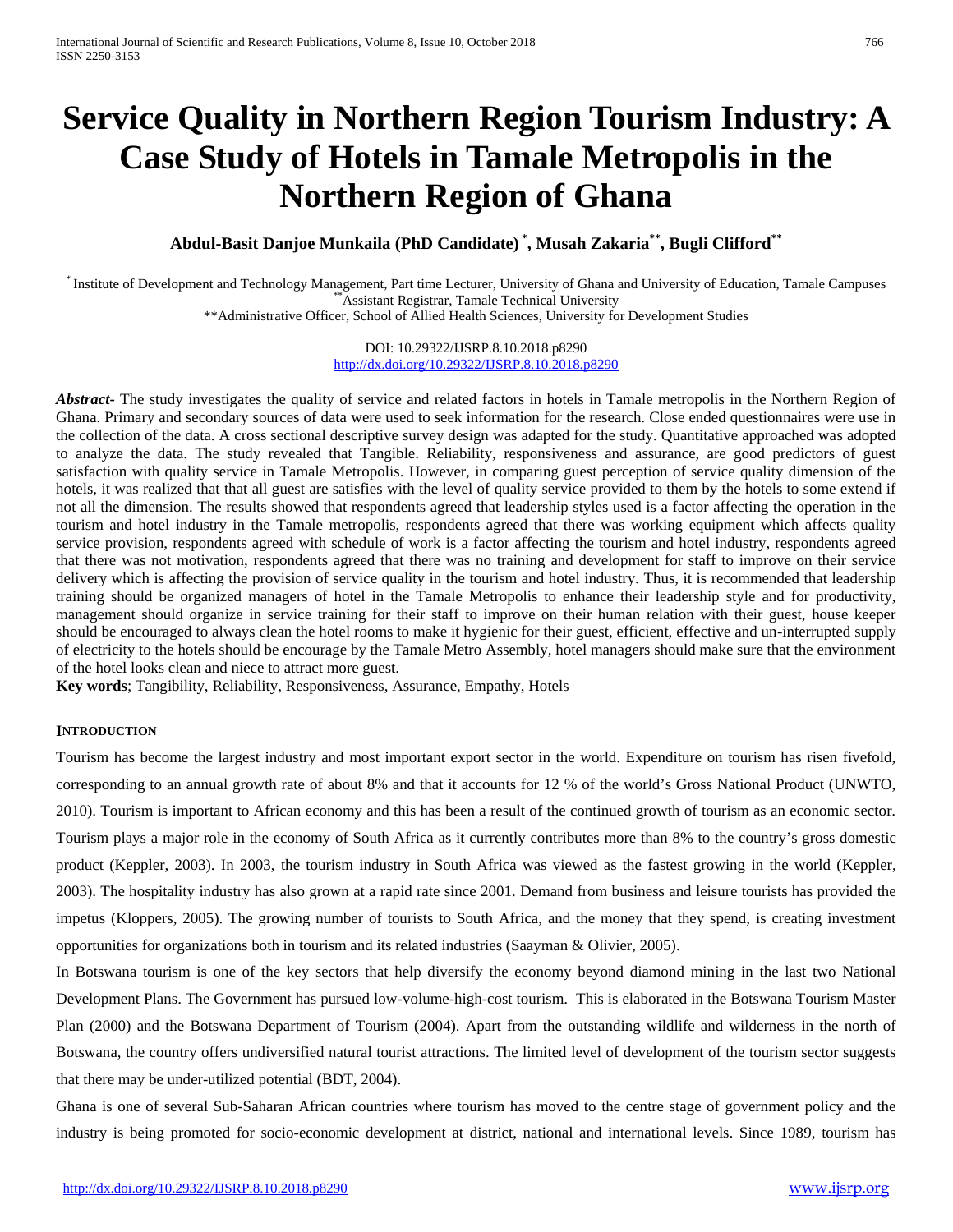received a great deal of attention in government's policy initiatives, including the 15-year National Tourism Development Plan among others. As a result, the country is said to have attracted the highest number of business travelers to Africa. Ghana as a country possesses a number of tourist attractions such as pristine beaches, rich traditional culture, castles and the national Parks. Tourist arrivals increased from 53,000 in 2002 to 803,000 in 2010 (Ghana Tourist Board, 2010). The tourism industry has become one of the most important players in the growth of economies worldwide. This important industry has considerable infrastructure with service institutions among which the most prominent feature is the hotel industry.

Globally, there is an increasing demand for better quality products and services including hotel services. Hotel customers are becoming much more discerning and demanding, making the delivery of quality service one of the challenges facing the tourism industry especially the hotel sub-sector. As such tourist satisfaction is a key ingredient for the survival and success of the hotel industry. Therefore, hotels need to differentiate their service offerings by meeting the needs of their customers better, improving customer satisfaction and delivering service quality that is higher than that provided by competitors (Reichheld, & Sasser, 1990 and Jamal, & Anastasiadou, 2009). Customer satisfaction and service quality have received much attention from practitioners and researchers. However, studies have been concentrated on developed countries with limited empirical studies in peripheral areas like Tamale metropolis in the Northern Region of Ghana. A number of studies have identified a positive relationship between customer satisfaction with service quality (Dimitriades, 2006, Chi, & Qu, 2008, Faullant, & Matzler, 2008, Markovi´c, & Raspor, 2010). Consequently, one of the key strategies for customer-focused firms is to measure and monitor service quality and customer satisfaction. In measuring service quality and tourist satisfaction, it is important to understand the different issues involved in service quality, tourist satisfaction and revisits intentions and the interactions of these issues (Olorunniwo, et al, 2006). Also, to provide customer satisfaction with service, organizations must identify customers' needs, desires and expectations (King, & Cichy, 2006).

#### **Statement of the Problem**

The tourism industry has seen tremendous change over the last decade. Tourism today is an integral part of the human life whether in a commercial scale or in small scale. Although, the tourism industry is seen to be booming as new structures are being put up every day, it is yet to strike a major impact in the Ghana as compared to other tourism industry in different African countries (Berman, 2002). The tourism industry forms a sector in the economy that do not undermine the integrity of their customers in service delivery and therefore seek to always provide satisfaction now and in the future to maintain customers and even add more through quality services (Turkson, 2012).

But as Ghana initially ignored the tourist sector by not paying attention to service delivery in the industry, authorities failed to monitor the code of ethics governing the tourism industry. Thus, as a result, most of the hotels in the hospitality industry are not meeting the standards expected of them in terms of service delivery such as adequate facilities, excellent customer relationship, knowledge of product or service offerings, trained personnel and provision of confidence and trust of services offered which is not different from the tourism industry in the Tamale metropolis (Berman, 2002). This has led to customers complaining of poor quality of service, loss of confidence and dissatisfaction. Lack of these factors, presently have resulted in hotels in Ghana losing their touch of excellence, sense of focus and as a result do not consider the customer as their central focus of their operation and also the cause for the existence of their business (Ghana Tourist Board, 2010). This experience above suggests a possible existence of weakness in the services administered to customers of the tourist industry in Ghana. Studies by Turkson (2012), on the quality assurance in the hospitality industry, Sekajja (2006), also study customer service quality strategy in the tourism and leisure industry in Mkabati Nature Reserve, Mbise (2012), study quality of service standards and related factors in Hotels. Amissah (2013), study tourist satisfaction with hotel services in Cape Coast and Elmina, Ghana and revealed that; understaffing, inefficient operational procedures, lack of training and management not understanding customer desires are factors affecting tourist satisfaction. Eric (2014), study the satisfaction of hotel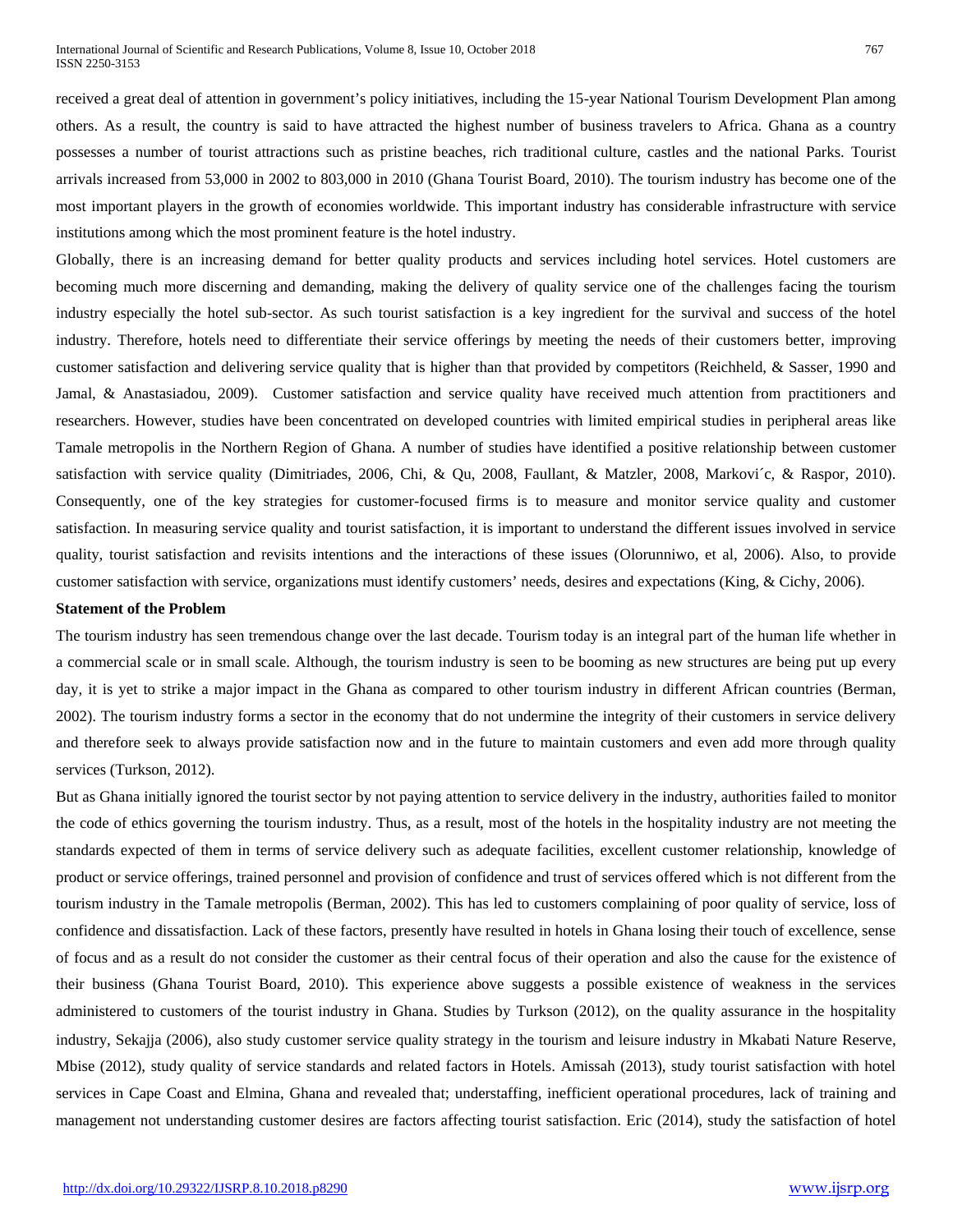services of hotel in Kumasi Metropolis, revealed that the relationship between tourists' characteristics and the various measures of service delivery (safety and security, courtesy of staff and physical facilities) revealed in addition that tourists' gender, age, marital status, country of origin and number of visits to Ghana are significantly related to safety and security. These characteristics were also found to be significantly related to staff courtesy and physical facilities of the hotel. In a similar vein a study by Yeleduor (2009), study of tourist satisfaction in the Northern Region, argues that Tamale metropolis has setting challenges that are not attracting new tourist such as poor service delivery, bad behavior of service staff, lack of experience and qualify staff, unhygienic environment among others. Its therefore under this condition that the study investigated the quality of services provided to guest by hotels in the Tamale Metropolis in the Northern Region of Ghana.

#### **Methodology**

The study adopted descriptive survey design. The research design enables the researcher to collect data with minimal expenditure of effort time and money (Orodho, 2008). This type of design allows collected data to make inference about a surveyed population at one point in time (Hall, 2011). The study populations were tourists who visit the hotels in Tamale metropolis at the time of the study. The population can be defined as the entire group of individuals, events, or objects having common observable characteristics (Mugenda  $\&$ Mugenda, 2003). The researcher used convenient sampling technique in the selection of the respondents. Convenient sampling procedure was used because the researcher believes it is convenient and time saving. Convenient sampling techniques were used in the sample selection in order to enable the researcher pick hotels. The Hotels were conveniently selected depending on their location and nearness to the researcher and the acceptability of the management to be part of the survey. Purposive sampling technique was used to select the tourist because they have some experience with the service of the hotels and are in the position to express their views with regards to the quality of services they provide to them as guest.

According to Keller (2009), a sample is a set drawn from the population. Therefore, smaller chunks of a unit sample are chosen to represent the relevant attributes of the whole of the units (Graziano & Raulin, 1997). However, the study purposively selected 120 foreign and local tourist who visit the selected hotels at the time of the survey through non-probability sampling methods with the use of convenient and purposive sampling techniques. Therefore, the total sample size for the study is 120 respondents.

The data collected was processed and analysed using SPSS version 23. This involved data coding, editing and tabulation especially quantitative data. The purpose of all these is to make the information clear and understandable for other people. The study also adopted the regression model bellow to determine customer quality expectation with the service dimension. Below is the leaner regression model;

## **Y = β0 + β1X1 + β2X2 + β3X3 + β4X4 + ε**

Where X1, X2, X3, X4 are the independent variables for the equation

Y, is the dependent variable

β0 is the intercept,

ε is the error term

## **RESULT AND DISCUSSION**

This section discusses demographic data such as age, sex, marital status and educational level. It further examines service quality issues of hotels and final identify factors affecting service quality in hotel in the Tamale Metropolis in Northern Region of Ghana. The study involved both male and female, with males representing 53 thus 40.6 percent of the respondents and females representing 77 thus 59.4 percent. The results also showed that 28 respondents representing 21.9 percent were within the ages of 20-29 years, 49 respondents representing 37.5 percent were within the ages of 30-39 years, 37.5 percent were also within the ages of 40-49 years and 4 respondents representing 3.1 percent was within the ages of 50-59 years. Also, on educational level the study revealed that 50.0%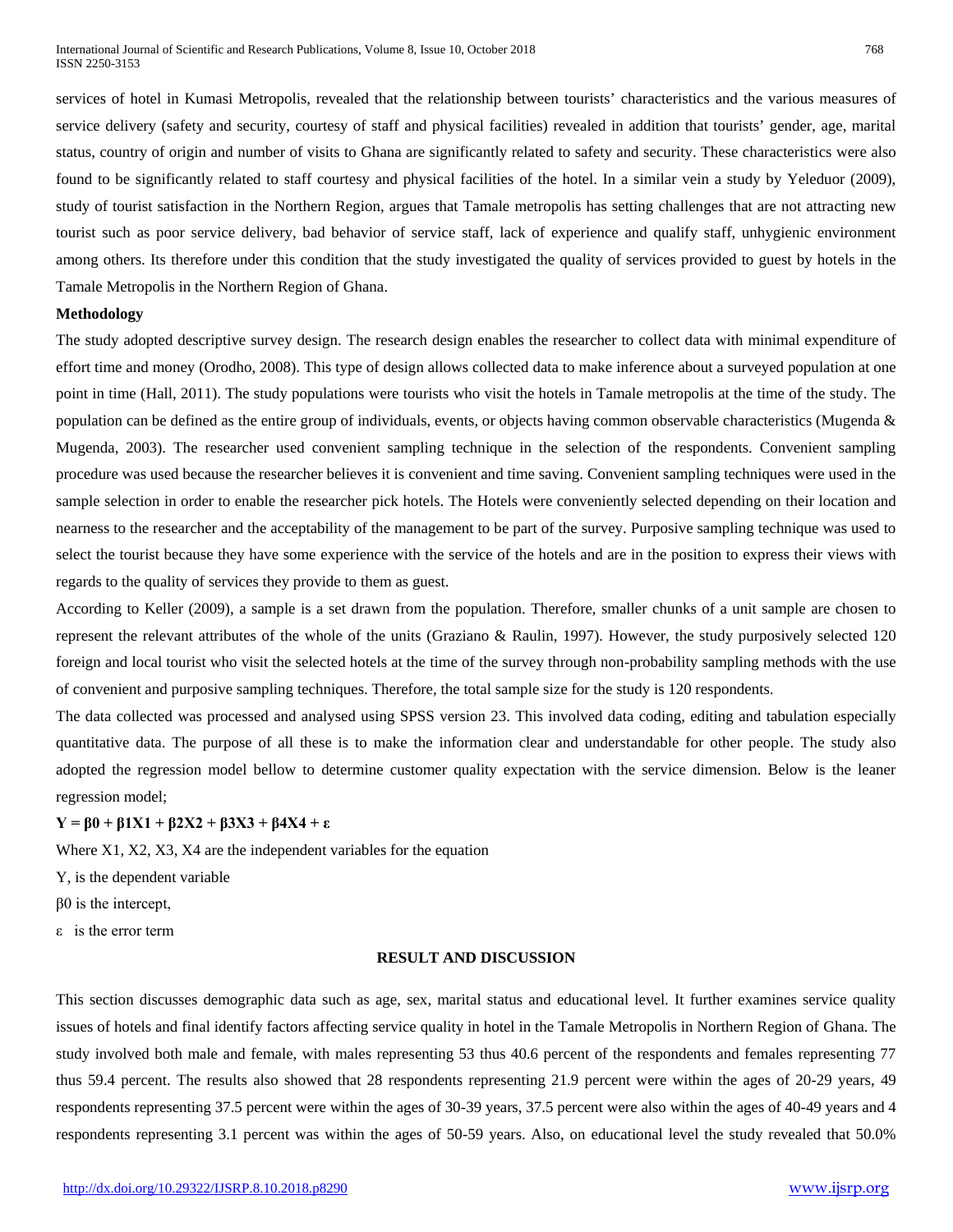respondents were Diploma/HND holders, 34.4% respondents were First degree holders, 9.4% respondents were Masters Holders and

6.3 respondents were PhD holders as shown in Table 1 bellow.

**Table 1 Socio demographic information of respondents** 

| <b>Variable</b>          | <b>Frequency</b> | Percentage |  |  |
|--------------------------|------------------|------------|--|--|
| Age                      |                  |            |  |  |
| $20-29$ years            | 28               | 21.9       |  |  |
| 30-39 years              | 49               | 37.5       |  |  |
| 40-49 years              | 49               | 37.5       |  |  |
| 50-59 years              | $\overline{4}$   | 3.1        |  |  |
| <b>Total</b>             | 130              | 100        |  |  |
| <b>Sex</b>               |                  |            |  |  |
| Male                     | 53               | 40.6       |  |  |
| Female                   | 77               | 59.4       |  |  |
| <b>Total</b>             | 130              | 100        |  |  |
| <b>Educational level</b> |                  |            |  |  |
| Diploma/HND              | 65               | 50.1       |  |  |
| First degree             | 45               | 34.2       |  |  |
| <b>Masters</b>           | 12               | 9.4        |  |  |
| PhD                      | 8                | 6.3        |  |  |
| <b>Total</b>             | 130              | 100        |  |  |

**Source: Field Survey, 2018**

## **Customer Quality Expectation**

The study investigated customer quality expectation in the tourism and hotel industry of the Tamale metropolis in the Northern region of Ghana. The results showed that majority of respondent with the mean value of 4.31 which is equivalent to 4 means that respondent agreed that there are modern looking equipment's in the hotels. The results also showed a mean value 4.60 which is equivalent to 5 which means that respondent strongly agreed that there are visually appealing facilities in the tourism and hotel industry. The mean value of 4.26 which represent 4 means that respondents agreed that there is need appearing employees. The results also showed that the mean value of 4.26 which is equivalent to 4 which means that respondent agreed that there are visually appealing materials associated with service in the tourism and hotel industry in the Tamale Metropolis.

The study further established that the mean value of 3.86 which is equivalent to 4 means that respondent agreed that the tourism and hotel industry kept their promise to do something by a certain time. Majority of the the respondent with a mean value of 4.20, which is equivalent to 4 means that respondents agreed that they showed sincere interest in solving customer problem. The result also showed a mean value of 3.97 which represent 4 means that respondents agreed that the industry performed service correctly for the first time. The results showed a men value of 3.77 which is equivalent to 4 means that the respondent, agreed that the hotels in the tamale metropolis provided the service at the time that the service was promised. The result showed a mean value of 4.66 which is 5 means that majority of respondent strongly agreed that there is insisting on error free records in the tourism and hotel industry in the Tamale metropolis.

Also, the mean value of 4.29 which is equivalent to 4 means that the respondents agree that employees tells customers exactly what service will be performed. The results showed the mean value of 4.29 which represent 4 means that respondents agreed that employee's gives prompt service to customers. Data from the study also revealed a mean value of 4.21 which indicate 4 shows that respondents agreed that employees are always willing to help customers in the hotels in the Tamale metropolis. The result also showed the mean value of 4.11 which represent 4 means that respondents agreed that employees are never too busy to respond to customer request.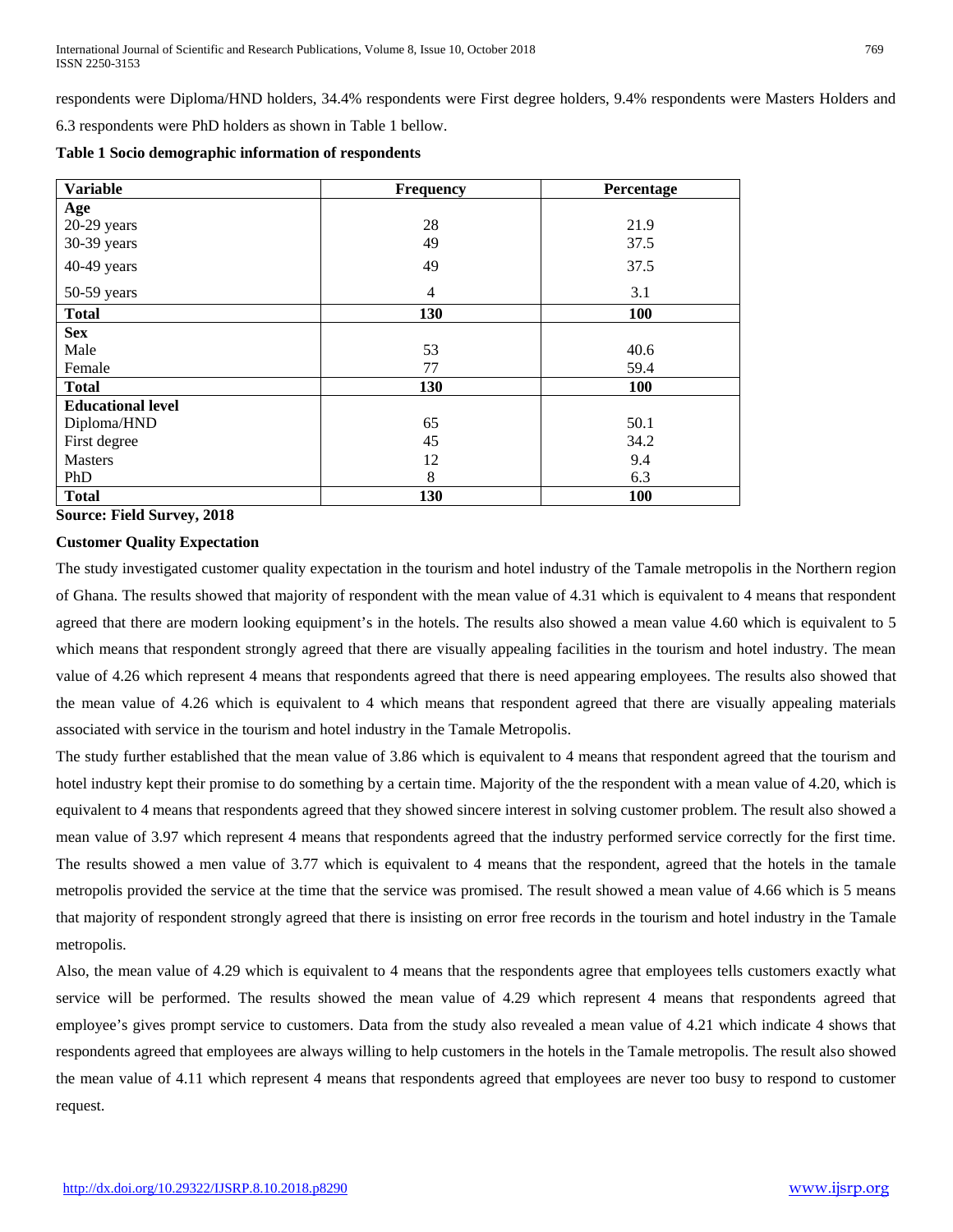Additionally, data from the study revealed a mean value of 4.23 which is equivalent 4 means that respondents agreed that the behaviours of employees instill confidence in their customers. Majority of the respondents which represent a mean value of 4.6 which is equivalent to 5 means those respondents strongly agreed that customers feel safe in transactions in the tourism and hotel industry in the tamale metropolis. The results showed a mean value of 4.23 which represent 4 meaning respondents agreed that employees have been consistently courteous with their customers. Also, the study revealed that the mean value of 4.49 which is 5 indicates that majority of respondents strongly agreed that employees have the knowledge to answer customer questions in the tourism and hotel industry in the Tamale Metropolis.

The study further shows the mean value of 4.33 which is equivalent to 4 which means respondents agreed that they were giving customer individual attention. The results showed the mean value of 4.21 which represent 5 which means that respondents agreed that the operating hours was convenient to all customers in the tourism and hotel industry in the Tamale metropolis. Again, the mean value of 4.06 which represent 4 means respondents agreed that employees gave customers personal attention. The result shows a mean value 4.38 which is equivalent to 4 which means that respondent agreed that the employees have the customers best interest at hart. From the data the mean value of 4.50 which is equivalent to5 means that respondents strongly agreed that employees understand the specific needs of the customers in the tourism and hotel industry in the Tamale Metropolis.

## **Key: 1=Strongly disagree, 2= Disagree 3=Not sure, 4=Agree, 5=Strongly agree**

## **Table 4.2 Customer Quality Expectation**

| Statements                                                         | $\mathbf N$ | Mean |
|--------------------------------------------------------------------|-------------|------|
| <b>Tangibility</b>                                                 |             |      |
| Modern looking equipment                                           | 120         | 4.41 |
| Visually appealing physical facility                               | 120         | 4.53 |
| Need appearing employees                                           | 120         | 4.53 |
| Visually appealing materials associated with service               | 120         | 4.56 |
| <b>Reliability</b>                                                 |             |      |
| Keeping promise to do something by a certain time                  | 120         | 3.85 |
| Showing sincere interest in solving customer problem               | 120         | 4.38 |
| Performing service correctly the first time                        | 120         | 4.21 |
| Providing the service at the time the service was promised         | 120         | 4.12 |
| Insisting on error-free records                                    | 120         | 4.06 |
| <b>Responsiveness</b>                                              |             |      |
| Employees telling customers exactly what service will be performed | 120         | 4.32 |
| Employees giving prompt service to customers                       | 120         | 4.29 |
| Employees always willing to help customers                         | 120         | 4.32 |
| Employees are never too busy to respond to customers request       | 120         | 4.44 |
| <b>Assurance</b>                                                   |             |      |
| The behaviour of employees instilling confident in their customers | 120         | 4.37 |
| Customers feeling safe in their transaction.                       | 120         | 4.43 |
| Employees been consistently courteous with their customers         | 120         | 4.32 |
| Employees having the knowledge to answer customers questions       | 120         | 4.34 |
| <b>Empathy</b>                                                     |             |      |
| Giving customers individual attention                              | 120         | 4.34 |
| Operating hours convenient to all their customers                  | 120         | 5.29 |
| Employees giving customers personal attention                      | 120         | 4.26 |
| Having the customers best interest at hart                         | 120         | 4.49 |
| The employees understanding the specific needs of customers        | 120         | 4.4  |

**Source: Field Survey, 2018**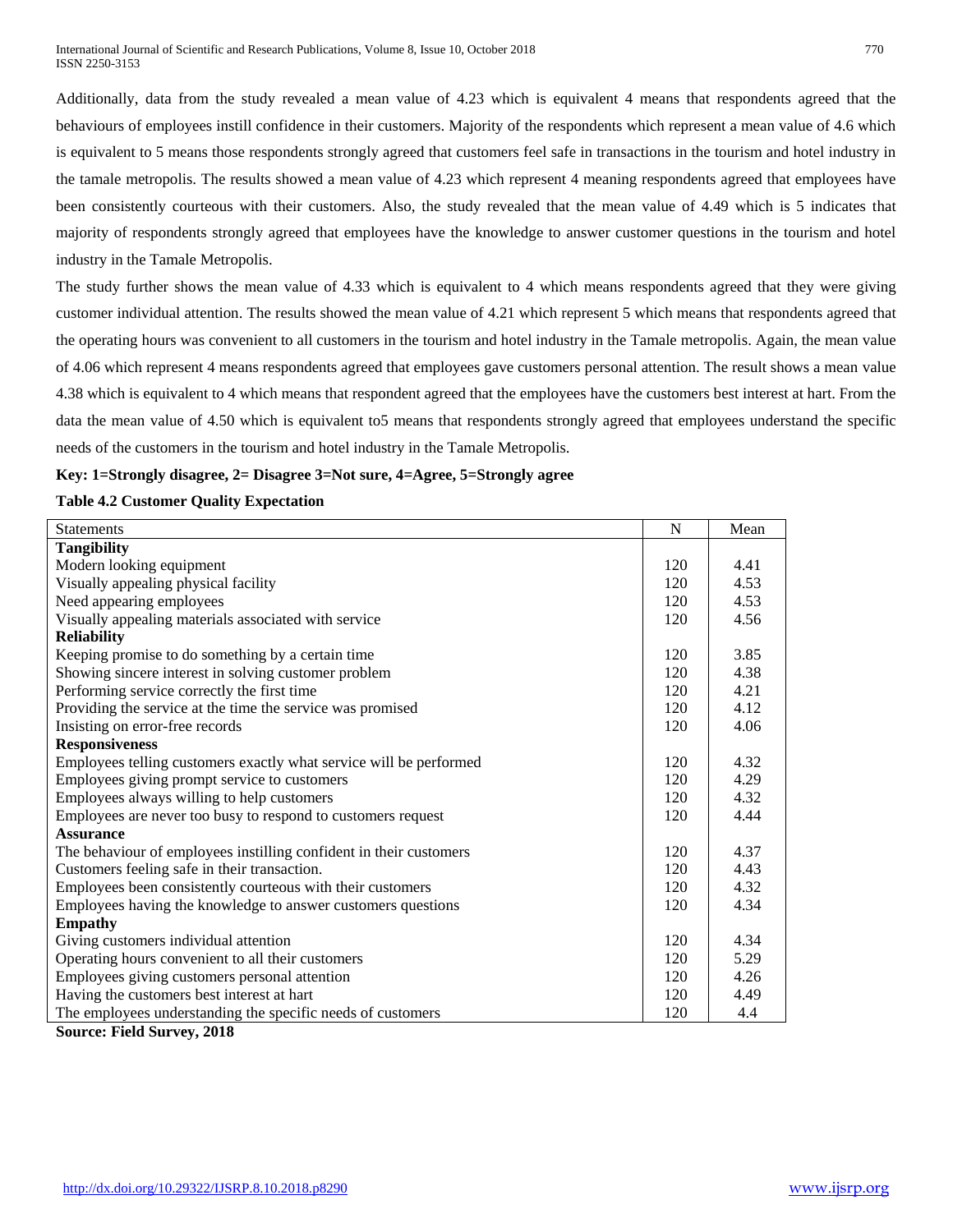## **Regression Analysis of customer quality expectation**

The study further looked at the analysis of regression and correlation based on dependent and independent variables to determine their relationship based on customer quality expectation in the tourism and hotel industry of the Tamale metropolis in the Northern region of Ghana. The variables which are in the form of dependent and independent variables are as follows;

CQE, Customer Quality Expectation

TA, Tangibility

RE, Reliability

RS, Responsiveness

AS, Assurance

EM, Empathy

The study adopted the linear regression equation with the model bellow;

 $Y = \beta 0 + \beta 1X1 + \beta 2X2 + \beta 3X3 + \beta 4X4 + \beta 5X5 + ε$ 

With regression equation bellow;

 $CQE = bo + TAx1 + REx2 + RSx3 + ASx4 + EMx5 + \epsilon$ 

Where

CQE, Customer Quality Expectation

 $b0 = Constant$ 

a= correlation coefficient

 $X1 =$  Tangibility,  $X2 =$  Reliability,  $X3 =$  Responsiveness,  $X4 =$  Assurance,  $X5 =$  Empathy

## **Table 3 Factor Correlation Matrix**

|           | <b>TA</b> | <b>RE</b> | <b>RS</b> | AS       | EM |
|-----------|-----------|-----------|-----------|----------|----|
| TA        |           |           |           |          |    |
| <b>RE</b> | $.690**$  |           |           |          |    |
| <b>RS</b> | $.463**$  | $.555**$  |           |          |    |
| AS        | $.269**$  | 0.119     | .474**    |          |    |
| EM        | $.616**$  | $.398**$  | $.652**$  | $.536**$ |    |

\*\* Correlation is significant at the 0.01 level (2-tailed).

\* Correlation is significant at the 0.05 level (2-tailed).

## **Table 4 Model Summary**

| Model | R              | R      | Adjusted R | Std. Error of the | <b>Change Statistics</b> |        |     |     |        |
|-------|----------------|--------|------------|-------------------|--------------------------|--------|-----|-----|--------|
|       |                | Square | Square     | Estimate          | R Square                 | F      | df1 | df2 | Sig. F |
|       |                |        |            |                   | Change                   | Change |     |     | Change |
|       | $.553^{\circ}$ | .306   | .264       | .000              | .306                     | 7.324  |     | 83  | .000   |

a. Predictors: (Constant), EM, RE, AS, RS, TA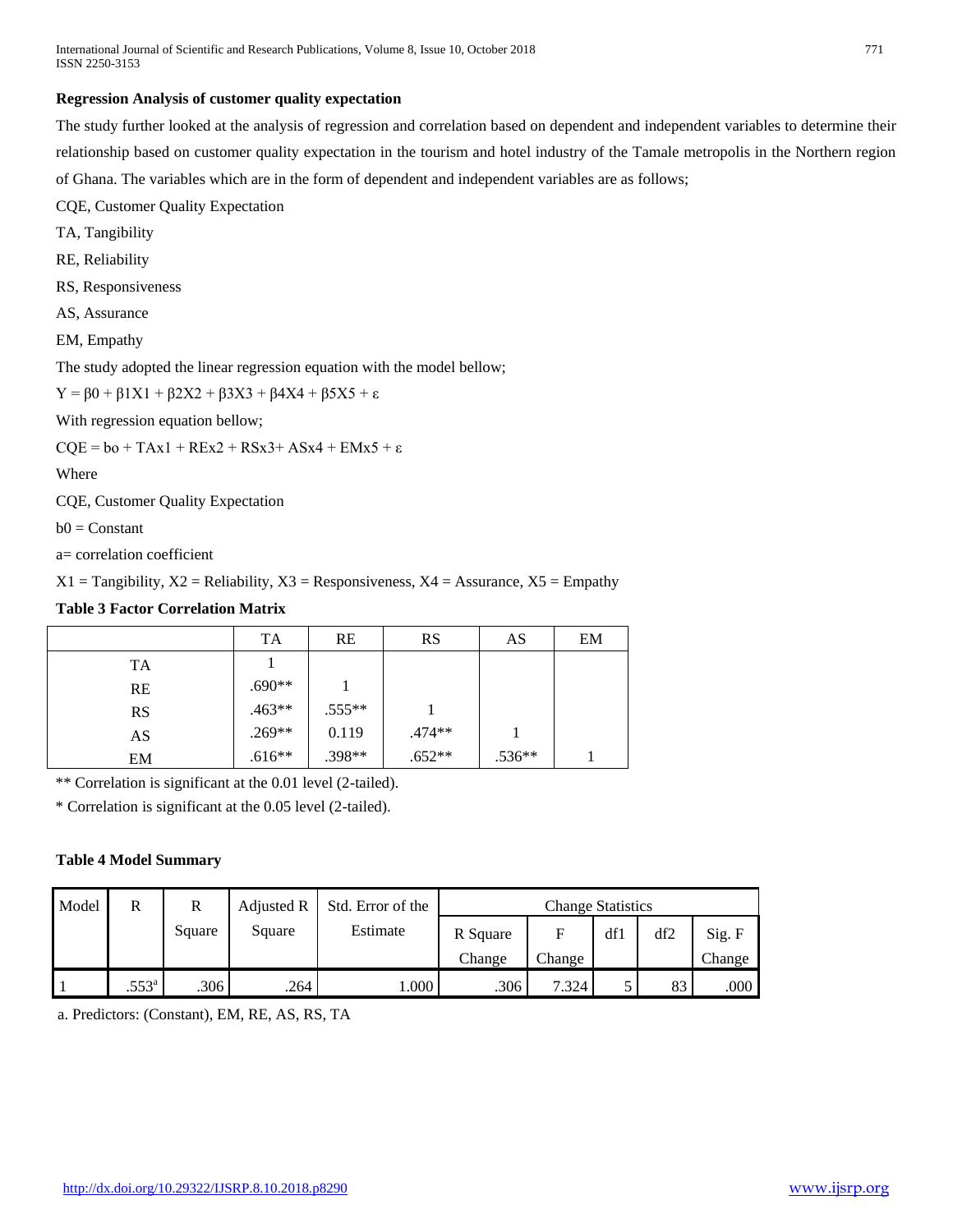| ٠<br>Ξ | 전 사<br>٠ |  |
|--------|----------|--|
|        |          |  |

| Model |            | Sum of Squares | df | Mean Square | F     | Sig.              |
|-------|------------|----------------|----|-------------|-------|-------------------|
|       | Regression | 36.627         |    | 7.325       | 7.324 | .000 <sup>b</sup> |
|       | Residual   | 83.014         | 83 | 1.000       |       |                   |
|       | Total      | 119.640        | 88 |             |       |                   |

**Table 5 ANOVA<sup>a</sup>**

a. Dependent Variable: CQE

b. Predictors: (Constant), EM, RE, AS, RS, TA

The predictive effect of the five dimensions of service quality was determine using the multiple linear regression model analysis. The analysis shows a significant value of (p value  $< 0.000$ ) as shown with the predictor's relation in Table 5. The analysis further revealed a regression R value of 0.553 shown in Table 4 which implies that customers quality expectation and the predictors variables very well by 55.3% explained that customer quality expectation can be predicted by the combination of all the independent variables. The test result from the ANOVA Table 5 shows that the model is fits since the significant value (P value <0.000) less than the critical value of (0.05) which implies that 5% type I error rate or at 95% confidence interval, hence the explanation of the relationship that exist among the factors through the model. Consequently, apart from empathy, all the remaining four variables were good predictors of guest satisfaction with service quality with positive association as shown in the regression equation above.

The variable combination of the dependent and independent variables in the regress model is used to explain customer quality expectation and satisfaction in the Tamale Metropolis in the Northern Region of Ghana are shown in the regression equation bellow.

## $CQE = 0.246 + 0.342x1 + 0.142x2 + 0.513x3 + 0.058x4 - 0.286x5 + \epsilon$

From the regression equation the various relationships are explain either by positive or negative coefficient of correlation. The variation which is positive coefficient correlation is as follows; Tangibility, Reliability, Responsiveness, Assurance. The positive correlation implies that for every increase in Tangibility, Reliability, Responsiveness, Assurance will prompt an equal improvement in guest satisfaction of quality of service of hotels in Tamale Metropolis. The variation with negative coefficient correlation is empathy. The negative correlation implies that for every increase in empathy will prompt a reduction in guest satisfaction of quality of service provide by hotels in the Tamale Metropolis in the Northern Region of Ghana.

## **Table 6 Coefficients<sup>a</sup>**

| Model |            |         | Unstandardized | Standardized | T        | Sig. | 95.0% Confidence Interval for |                    |
|-------|------------|---------|----------------|--------------|----------|------|-------------------------------|--------------------|
|       |            |         | Coefficients   | Coefficients |          |      | В                             |                    |
|       |            | B       | Std. Error     | <b>B</b> eta |          |      | Lower Bound                   | <b>Upper Bound</b> |
|       | (Constant) | .246    | .515           |              | .478     | .634 | $-.778$                       | 1.270              |
|       | <b>TA</b>  | .342    | .170           | .319         | 2.011    | .048 | .004                          | .680               |
|       | <b>RE</b>  | .142    | .159           | .133         | .891     | .375 | $-.175$                       | .458               |
|       | <b>RS</b>  | .513    | .184           | .389         | 2.789    | .007 | .147                          | .879               |
|       | AS         | .058    | .155           | .043         | .376     | .708 | $-.250$                       | .367               |
|       | EM         | $-.286$ | .132           | $-.323$      | $-2.167$ | .033 | $-.549$                       | $-.023$            |

a. Dependent Variable: CQE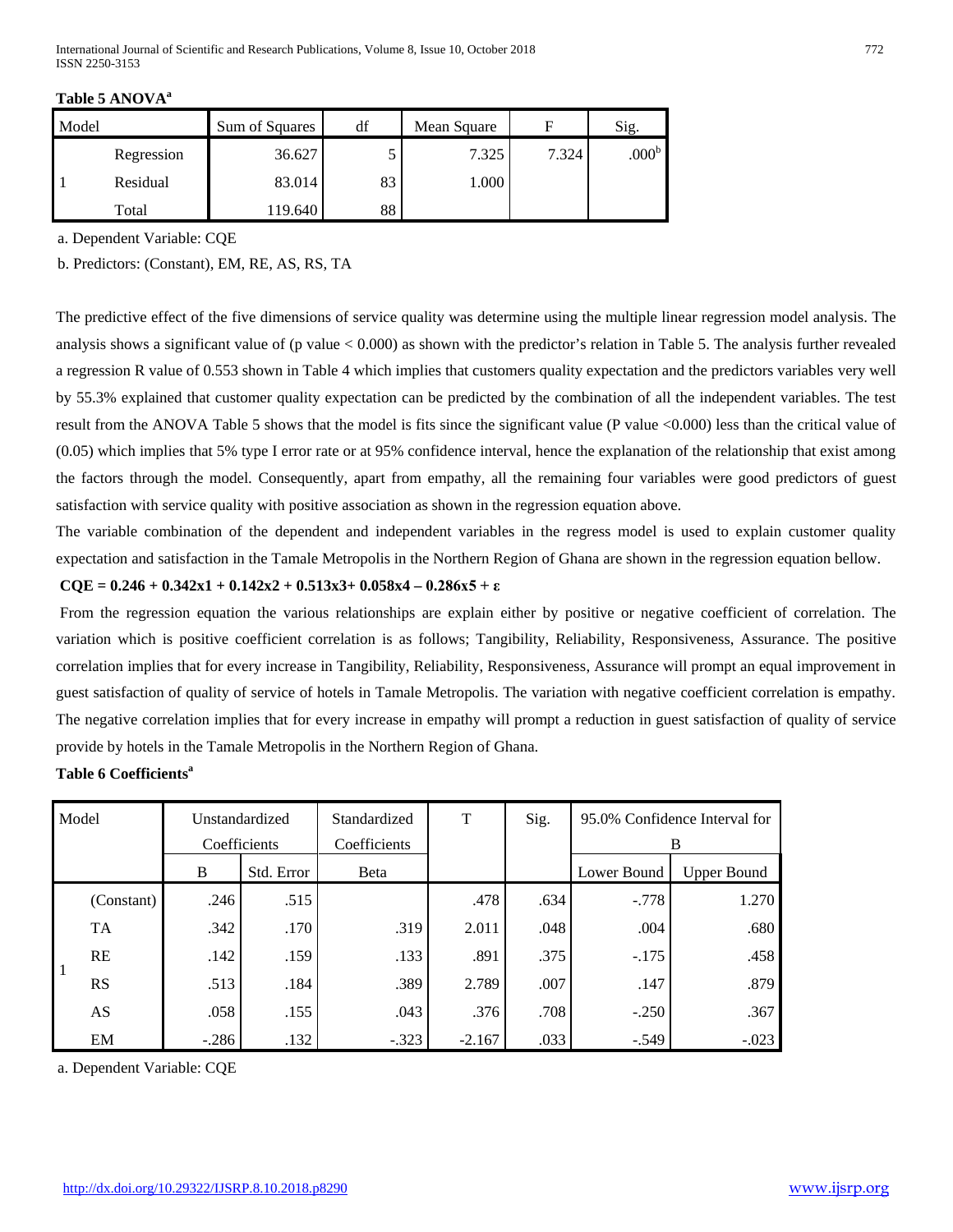#### **Factors Affecting the Provision of Service Quality**

The study goes on to examine the factors affecting the provision of quality of service in the tourism and hotel industry in the Tamale Metropolis in the Northern region of Ghana. The results showed the mean value of 4.31 which is equivalent to 4 means respondents agreed with the leadership styles used in operating in the tourism and hotel industry in the Tamale Metropolis. The study showed the mean value of 4.40 which is 4 means respondents agreed that there was working equipment which affects quality service provision in the tourism hotel industry in the Tamale metropolis, the mean value of 4.43 which is 4 means respondents agreed with schedule of work of these tourism and hotel industry in the Tamale Metropolis and the study showed a mean value of 4.23 which is 4 means respondents agreed that there was motivation. The results further showed the mean value of 4.15 which is 4 which means respondents agreed that there was training and development which has contributed to the factors affecting the provision of service quality in the tourism and hotel industry in the Tamale Metropolis.

Also, the study showed a mean value of 4.17 which represent 4 means respondents agreed that there was communication at all level in this industry. The study showed the mean value of 4.15 which is equivalent to 4 means the respondents agreed with that the rewarding style of these tourist and hotel industry has gone a long way contribute to factors that affecting the provision of service quality in the tourism and hotel industry in the Tamale Metropolis. The study further shows a mean value of 3.91 which is equivalent to 4 means respondents agreed that there was job satisfaction. Majority of the respondent with the mean value of 4.56 which is 5 mean respondents strongly agreed that distance from home to work place in kilometres affects the provision of service quality in the tourism and hotel industry in the Tamale Metropolis. Also, with the mean value of 4.09 which is 4 the respondents also agreed that provision of company transport to and from work affects the service quality provision.

Further, data from the study showed a mean value of 4.31 which equivalent to 4 means that respondent agreed that employee age group contribute to factors affecting provision of service quality. The study also shows a mean value of 4.03 which is 4 means that respondents agreed that the gender of employees play a role in factors that affect the provision of service quality in the tourism and hotel industry in the Tamale metropolis. The results further show the mean value 4.21 which is 4 means respondents agreed that employee's marital status is also a factor that affects the provision of service quality. Majority of respondents with the mean value of 4.57 which is 5 means respondent strongly agreed that employee's professional qualification contribute to factors affecting the quality service provision in the tourism and hotel industry in the Tamale Metropolis.

Additionally, the study reveals a mean value of 4.49 which is equivalent to 5 means that majority of respondent strongly agreed that employees professional experience plays a huge role in the factors affecting quality service provision in the tourism and hotel industry in the Tamale Metropolis. The study shows the mean value 4.43 which is 4 means the respondent agreed that employees understands the concept of quality service which also a factor that affects quality service provision. Majority of respondent with the mean value of 4.77 which is 5 means that respondent strongly agreed that on job training of employee contributes to factors affecting quality service provision in the tourism and hotel in the Tamale Metropolis in the Northern region of Ghana as shown in Table 7 bellow.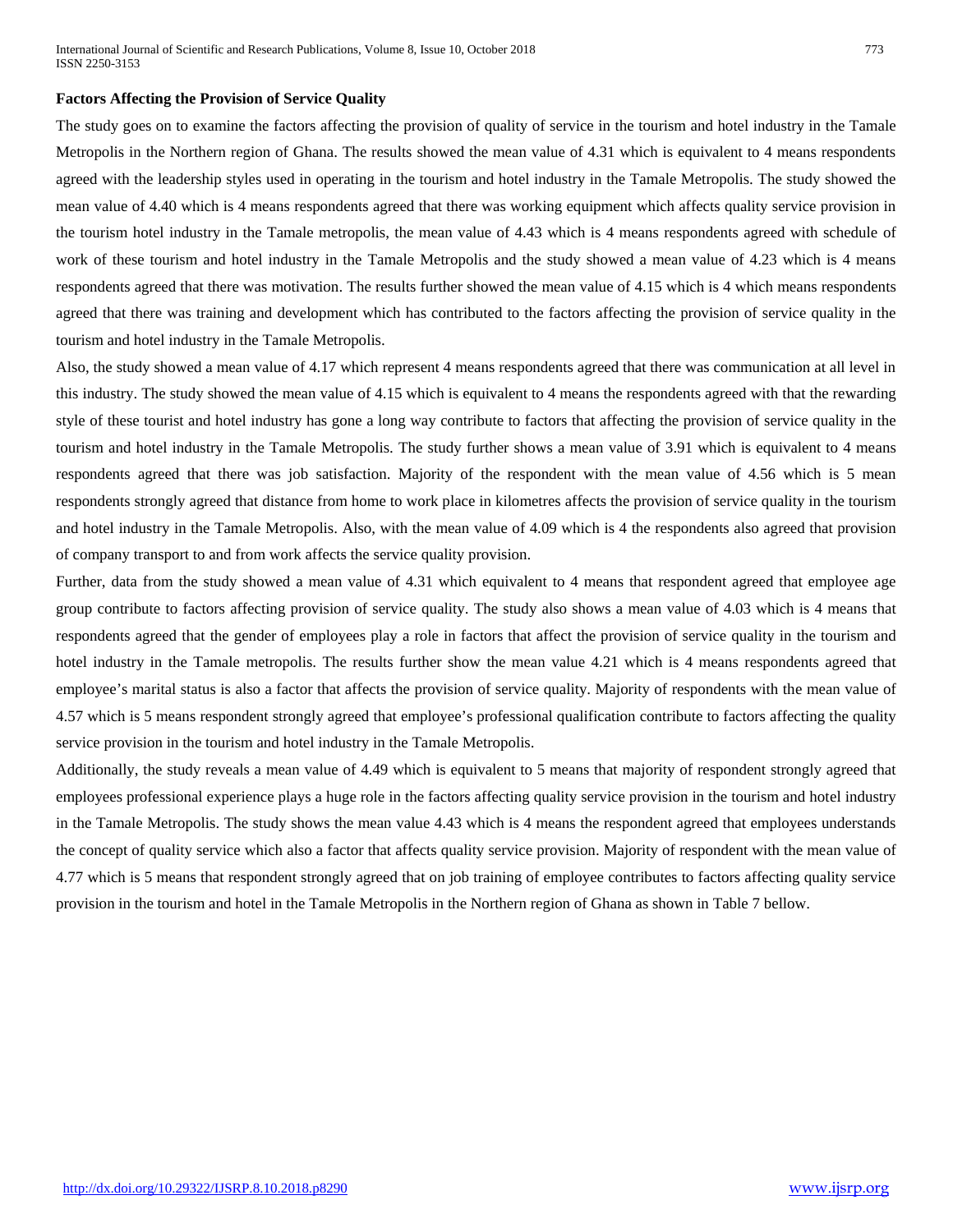#### **Key: 1=Strongly disagree, 2= Disagree 3=Not sure, 4=Agree, 5=Strongly agree**

#### **Table 7 Factors Affecting the Provision of Service Quality**

| Variable                                                  | N   | Mean |
|-----------------------------------------------------------|-----|------|
| Leadership style                                          | 120 | 4.31 |
| Working equipment                                         | 120 | 4.40 |
| Schedule of work                                          | 120 | 4.43 |
| Motivation                                                | 120 | 4.23 |
| Training and development                                  | 120 | 4.15 |
| Communication at all level                                | 120 | 4.17 |
| Rewarding style                                           | 120 | 4.62 |
| Job satisfaction                                          | 120 | 3.91 |
| Distance from home to work place in kilometres            | 120 | 4.56 |
| Provision of company transport to and from work           | 120 | 4.09 |
| Employee age group                                        | 120 | 4.31 |
| Employee gender                                           | 120 | 4.71 |
| Employee marital status                                   | 120 | 4.21 |
| Employee professional qualification                       | 120 | 4.52 |
| Employees professional experience                         | 120 | 4.49 |
| Employees understanding the concept of quality of service | 120 | 4.43 |
| On job training of employee                               | 120 | 4.77 |

**Source: Field Survey, 2018**

#### **Discussion**

Findings from the study indicate that females largely utilized the hotels in Tamale Metropolis. This means that majority of the tourist who visit the hotels are women. This finding confirms studies by Adu-Gyamfi, and Abane (2013), who also observed that utilization of hotels services was mostly by women. Again, the result reveals that tourist with tertiary education are the most dominant who uses the services of the hotels in Tamale Metropolis. This finding is in line with Maurer, Weyand, Fischer, & Sto¨ cklin, (2006) and Nurminen, (2007), which show that there is a significant relationship between education level and the utilization of hotels. This implies that highly educated persons in societies uses the service of the hotels in Tamale Metropolis. Furthermore, 37.5 percent of the guest were between 30 and 49 years as indication of the young generation who are actively engage with economic activities and also very active in productive ventures. This result is a clear indication that age is a significant determinant in the utilization of hotels as observed in previous studies (Adu-Gyamfi & Abane, 2013).

#### **Predictors of service quality on Satisfaction level of Guest**

The multiple linear regression model gives adequate and significant results, indicating tangible, reliability, responsiveness, and assurance are the significant predictors of Guest satisfaction with service quality in Hotels in Tamale Metropolis. However, empathy is not good predictor of quality of service among hotels in the Tamale Metropolis. This is to examine the best predictors of perceived service quality dimensions on guest satisfaction.

## **Tangibles**

Tangibles are component of the hotels that deals with the physical surrounding of the hotels; the services of the hotels should have upto-date facilities, modern-looking equipment as well as adequate seating for guests. These facilities in one way or the other influence the judgment of guest to perceive that quality of service delivery is of a quality standard and satisfactorily. The study revealed that physical facilities in relation to equipment and logistics like the modern looking equipment, visually appealing physical facility, need appearing employees, visually appealing materials associated with service in the hotels in Tamale Metropolis. This finding is similar to the finding of Senarath et al., (2014) that tangibility in terms of physical environment, cleanliness, seating and modern clinical equipment has a larger effect on perception of quality service of hospital in Jordan and Turkey. Sofi et al., (2014), study also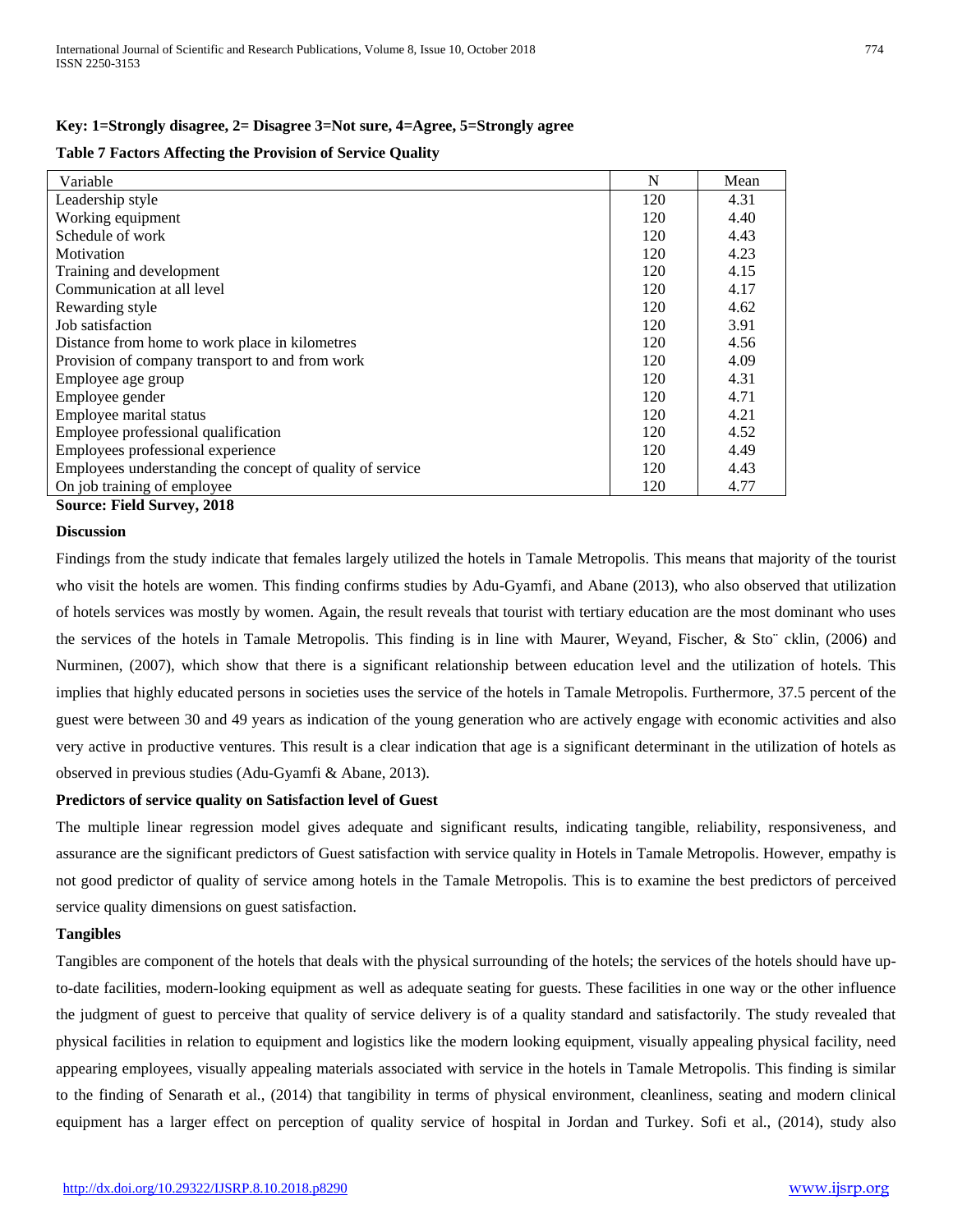supported the finding where they examined examines service quality and tourist satisfaction in Gulmarg, and their finding revealed that facilities and infrastructure were vital components of service quality influencing tourist satisfaction.

## **Reliability**

The most important predictor of guest service quality satisfaction in this study was the dimension reliability, which indicates how guest receive adequate information and explanations about the services the staff provides had to trusted and relay on by guest. Moreover, staff especially service providers, managers give elaborate information on services for guest. Reliability is a key determinant of quality service, since guest are able to relay on staff and effectively discuss personal matters that affect their needs in the hotels. Through this approach hotel staffs are able to provides service on scheduled time, service staff and managers are professional and competent in dealing with guest demands in terms of quality service, keeping promise to do something by a certain time,

showing sincere interest in solving customer problem, performing service correctly the first time,

providing the service at the time the service was promised, insisting on error-free records in the hotels in Tamale Metropolis. The regression analysis indicates that a unit increase in reliability will increase the guest satisfaction with quality of service delivered in hotels in Tamale Metropolis in Ghana. Service quality perceptions in hotels could be improved through improving reliability between guest and service providers in the hotels Nurminen, M. (2007).

## **Responsiveness**

Responsiveness of hotels can be improved through the provision of detailed and truthful information about service condition expectations, and by providing fast and well-organized services to the guest visiting the hotels. Staff need to focus on the needs of the guest and act on these needs in a prompt and keen manner.

The contact of the guest with the service quality of the facility also extends to other personnel, and includes receptionists, managers, service providers and security. The guest expected well-trained personnel that are knowledgeable and efficient. A further dimension to this is that hotel employees telling customers exactly what service will be performed, employees giving prompt service to customers, employees always willing to help customers, employees are never too busy to respond to customers request,

Again, a unit increase in responsiveness will increase guest satisfaction with service quality; this is thus a relevant factor that the management of hotels in the Tamale Metropolis needs to capitalize on this dimension to provide an excellent service to their guest. Therefore, responsiveness is a significant predictor of guest satisfaction with service quality as based on the linear regression model.

## **Assurance**

Assurance is an act of given guest confidence on the service provision of hotel. This is thus an indication that the hotels are currently able to instill confidence, are consistently courteous and able to perform the promised service accurately and dependently. These benefits could be used to the hotels advantage as competitive advantages like the hotels had skilled staff to provide quality service delivery, the hotels staffs treat guest with dignity and respect, the behaviour of employees instilling confident in their customers, customers feeling safe in their transaction, employees been consistently courteous with their customers, employees having the knowledge to answer customers questions. Guest perceive that assurance in quality service delivery a significant for service delivery, which is supported by Andersen (1994). Thus, he is of the view that quality service is delivered to them since the staff also understand the core mandate of the hotels of which all are workers. The study further reveals that a unit increase in assurance will increase guest satisfaction with quality service.

## **Empathy**

Empathy creates a feeling of understanding in tough times and could improve the outcome of a client's treatment (Sim, Mak, & Jones (2006). The empathy factor can be further enhanced by providing the clients with personal attention as well as understanding the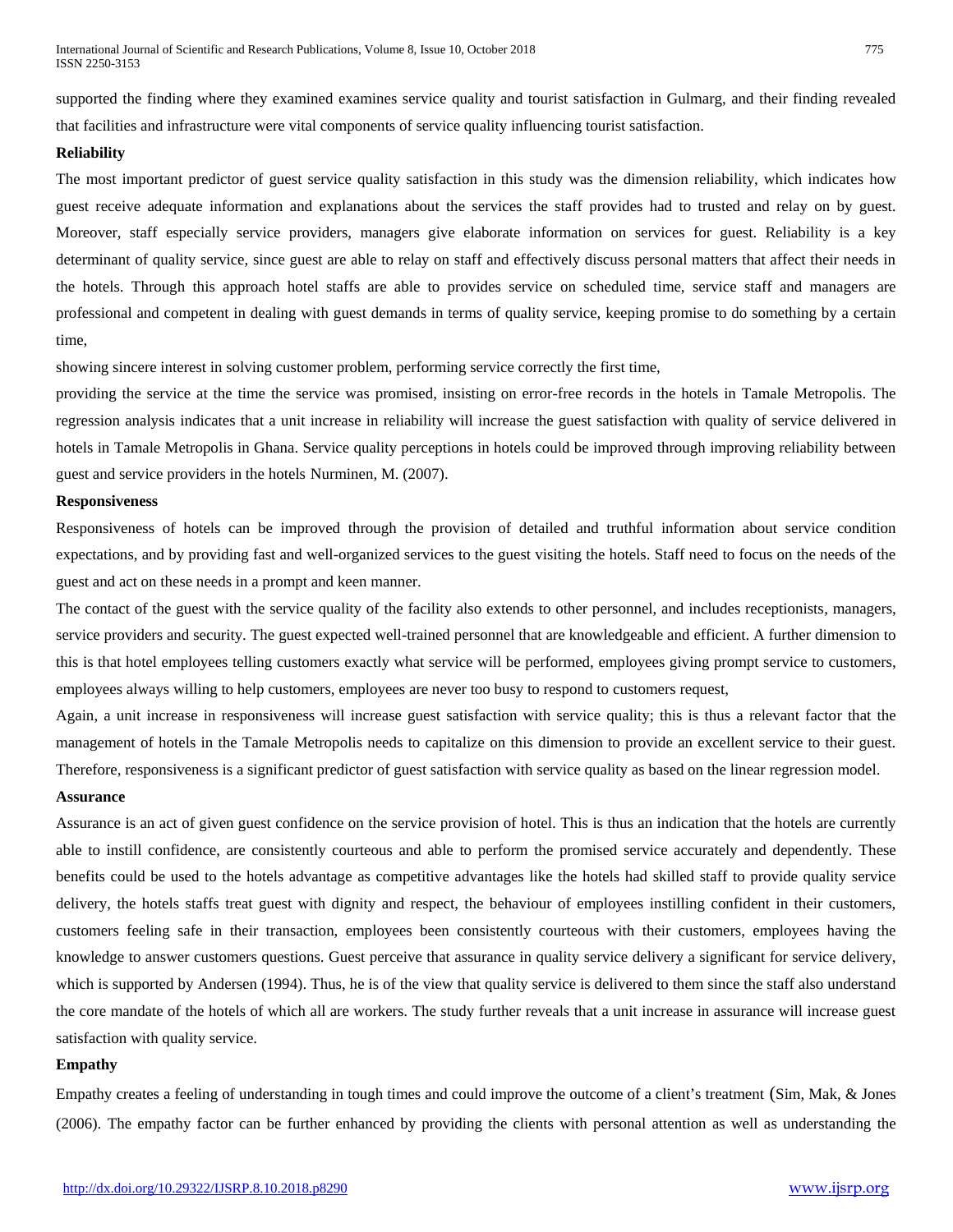needs of the clients. Furthermore, giving customers individual attention, operating hours convenient to all their customers, employees giving customers personal attention, having the customers best interest at hart, the employees understanding the specific needs of customers.

This dimension clearly spells out how staff responds to guest needs and promptly deliver services on time. Again, it further defines how caring staff are to guest and have the guest interests at heart. Guest perceived that empathy is a key determinant for guest satisfaction with quality of service, thus guests are very sensitive to how staff treat them and care for their security. This finding confirms studies by Nurminen (2007), who indicate that empathy is a significant service quality measure of guest satisfaction with service delivery at hotels in Turkey. The regression model revealed that a unit increase in empathy by management of hotels in Tamale Metropolis will reduce the guest satisfaction with quality service.

## **CONCLUSION**

The study concluded that females are the majority who utilize hotels services in Tamale Metropolis, guest accessing services of the hotels are educated to the tertiary levels. The study also concluded that apart from empathy, Tangible. Reliability, responsiveness and assurance, are good predictors of guest satisfaction with quality of service of hotels in Tamale Metropolis, all guest who patronize hotels services are satisfies with the level of quality service provided to them by the hotels if not all the dimension.

The study further concluded on the following factors affecting the provision of quality of service in the hotel industry in the Tamale Metropolis in the Northern region of Ghana; leadership styles used is a factor affecting the operation in the hotel industry, some working equipment affects quality service provision, schedule of work is a factor affecting the tourism and hotel industry, motivation of staff is also a factor affecting the operation of the hotels, no training and development for staff to improve on their service delivery, communication at all level was a problem which affect the operation of hotels, no provision of company transport to and from work affects the service quality provision.

## **RECOMMENDATION**

The following are recommendation for managers and stakeholders in the hotel industry in the Tamale Metropolis should considered to improve on their quality of service;

Housekeepers should be trained to know that customers are always right"

- 1. House keeper should build good relation with their guest
- 2. House keeper should be encouraged to always clean the hotel rooms to make it hygienic for their guest
- 3. Security in the Tamale Metropolis should be tired to protect strangers and for other people who want to stay in the hotels
- 4. Management should organize in service training for their staff to improve on their human relation with their guest.
- 5. Efficient, effective and un-interrupted supply of electricity to the hotels should be encourage by the Tamale Metro Assembly
- 6. Hotel managers should make sure that the environment of the hotel looks clean and niece to attract more guest
- 7. Management of hotels should motivate their staff to work hard to attract more guest to the hotels
- 8. Leadership training should be organized managers of hotel in the Tamale Metropolis to enhance their leadership style and for productivity.

## **ACKNOWLEDGMENT**

We express our deep appreciation to the managers of selected hotels in Tamale Metropolis who made it possible for the team to conduct the research on their premises. Our appreciation also goes to the field offices who support the team during the data collection process.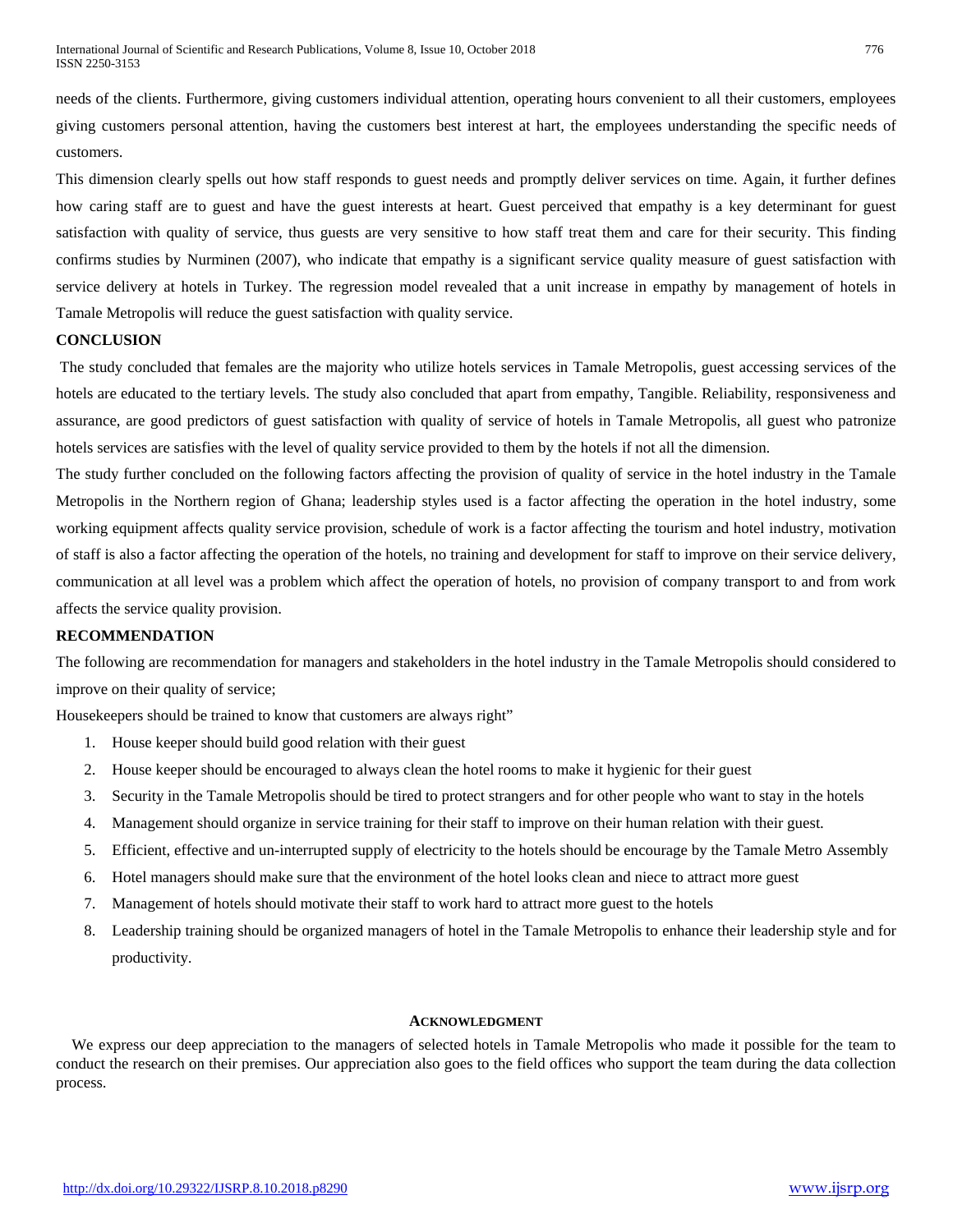#### **REFERENCES**

- [1] A. B. Adu-Gyamfi and A. M. Abane A.M., Utilization of health care facilities among residents of Lake Bosomtwe basin of Ghana. European International Journal of Science and Technology, 2013, 2(4),131-142.
- [2] E. F. Amissah, Tourist satisfaction with hotel services in Cape Coast and Elmina, Ghana, American Journal of Tourism Management 2013, 2(1A): 26-33 DOI: 10.5923/s.tourism. 201304.03
- [3] F. W. Anderson, and C. Fornell, "A customer satisfaction research prospectus," in Service Quality: New Directions in Theory and Practice, R. T. Rust et al., eds. Thousand Oaks, CA: Sage Publications, 1994, pp.241-268
- [4] C. Berman, Customer Satisfaction. U.S.A: McGraw Hill Inc, 2002.
- [5] Z. S. Dimitriades, Z.S. (2006). Customer Satisfaction, Loyalty and Commitment in Service Organizations Some Evidence from
- [6] A. Eric, Determinants of Tourists' Satisfaction with Hotel Service Delivery: A Study of Three Star Hotel in Kumasi-Ghana, Department of Sociology and Social Work, Kwame Nkrumah University of Science and Technology, Kumasi, 2014.
- [7] UNWTO (2010) Tourism Highlight, 2010 Edition, p. 3.
- [8] T. GG. Vavra, Improving Your Measurement of Customer Satisfaction: A Guide to Creating, Conducting, Analyzing and Reporting Customer Satisfaction Measurement Programs, ASQ Quality Press, 1997.
- [9] Botswana Department of Tourism, Visitor Expenditure Survey 2002, Internal Fact Sheet, DoT, Gaborone, 2004.
- [10] Ghana Tourist Authority, Tourism Statistical Fact Sheet on Ghana, Accra, Ghana: Ghana Tourist Board, Research Department, 2010.
- [11] F. E. Reichheld, and W. E. Sasser, Zero Defects: Quality comes to Services. Harvard Business Review, 1990, 68, pp 105-113 [4]
- [12] A. Jamal and K. Anastasiadou, Investigating the Effects of Service Quality Dimensions and Expertise on Loyalty. European Journal of Marketing, 2009, Vol. 43, ¾, pp 398-420
- [13] C. G. Q. Chi, and H. Qu, Examining the Structural Relationship of Destination Image Tourist Satisfaction and Destination Loyalty: An Integrated Approach. Tourism Management, 2008, 29:624 – 636.
- [14] R. Faullant, and K. Matzler, The Impact of Satisfaction and Image on Loyalty: The Case of Alpineski Resorts. Managing Service Quality, 2008, 18 (2): 163 178
- [15] S. Markovi´c, and S. Raspor, "Measuring Perceived Service Quality Using Servqual: A Case Study of the Croatian Hotel Industry", Management, 2010, 5 (3), p.9, Vol 5.
- [16] N. N. Mbise, The Quality of Service Standards and Related Factors In Tourist Hotels in Arusha, Tanzania. MSc in Hospitality and Tourism Management, Thesis, Unpublished: Kenyatta University, 2012.
- [17] F. Olorunniwo, M. K. Hsu, and G. J. Udo, Service Quality, Customer Satisfaction and Behavioural Intentions in the Service Factor. Journal of Service Marketing, 2006, 20 (1): 59 – 72
- [18] King, J. H. and Cichy, F. (2006). Managing for Quality in the Hospitality Industry. Pearson Education, Inc., New Jersey
- [19] H. Yeleduor, An Investigation into service delivery at Eco-Tourism Sites in Ghana: A case Study of Mole National Park, Department of Marketing and Corporate Strategy, Kwame Nkrumah University of Science and Technology, Kumasi, 2009.
- [20] J. Hall, Cross-Sectional Survey Design: SAGE Research Methods, 2011, http://www.srmo.sagepub.com/view/ of-survey./n120.xml. Retrieved 9.9.2012
- [21] O. Mugenda, and A. Mugenda, Research Methods; Quantitative and Qualitative Approaches, Nairobi, African Center for Technology Studies Press, 2003, p 41-65
- [22] J. A. Orodho, Techniques of Writing Research Proposal and Reports in Educational and Social Science: Nairobi, Harlifax Printer and General Supplies, 2008.
- [23] V. Keppler, South Africa tourism growth fastest in the world, 2003, Rapport, March 3:9.
- [24] E. Kloppers, World cup soccer catalyzer for growth in tourism to South Africa, 2005, Beeld, July 28:2
- [25] M. Saayman, and E. Olivier, An analysis of tourism SMEs in South Africa. S. Afr. J. Sport. Physic Educ. Recrea, 2005, 27(1):117-126.
- [26] E.D. Turkson, Quality Assurance in the Hospitality Industry: A Case Study of Capital View Hotel, Koforidua, Master's Thesis, Kwame Nkrumah University of Science and Technology, Institute of Distance Learning, 2012, pp. 1-87.
- [27] P. Kotler, and K.I. Keller, Marketing Management (13th ed.). Upper Saddle River, NJ: Prentice Hall, 2009.
- [28] F. Sekajja, Customer service quality strategy in the tourism and leisure industry: A case study of Mkambati Nature Reserve. Dissertation MBA (Potchefstroom: NWU), 2006.
- [29] U. Senarath, K. Wickramage, and S.I. Peiris, Prevalence of depression and its associated factors among patients attending primary care settings in the post-conflict northern province in Sri Lanka: A cross-sectional study. BMC Psychiatry, 2014, 14(1), 85-96
- [30] A.M. Graziano, and L.M. Raulin, Research Method. A process of inquiry. (3rd ed.). U.S.A: Longman. Inc. 1997.
- [31] W. Sofi, M.E. Lindahl, and E.S. Ericsson, The History from Product to Solution Provider and Challenges and Opportunities in an Evolving Environment, 2015, Procedia CIRP ,2014, (30), 239-244. http://dx.doi.org/10.1016/j.procir.2015.02.107
- [32] K. Maurer, A. Weyand, M. Fischer, and j. Sto¨ cklin, Old cultural traditions, in addition to land use and topography, are shaping plant diversity of grasslandsintheAlps.BiologicalConservation,2006, 130,438–446.
- [33] M. Nurminen, Guest experience design in hotel industry. Burnaby, B.C.: Simon Fraser University, 2007.
- [34] J. Sim, B. Mak, and D. Jones, A Model of Customer Satisfaction and Retention for Hotels.Journal Of Quality Assurance In Hospitality & Tourism, 2006, 7(3), 1-23. [http://dx.doi.org/10.1300/j162v07n03\\_01](http://dx.doi.org/10.1300/j162v07n03_01)